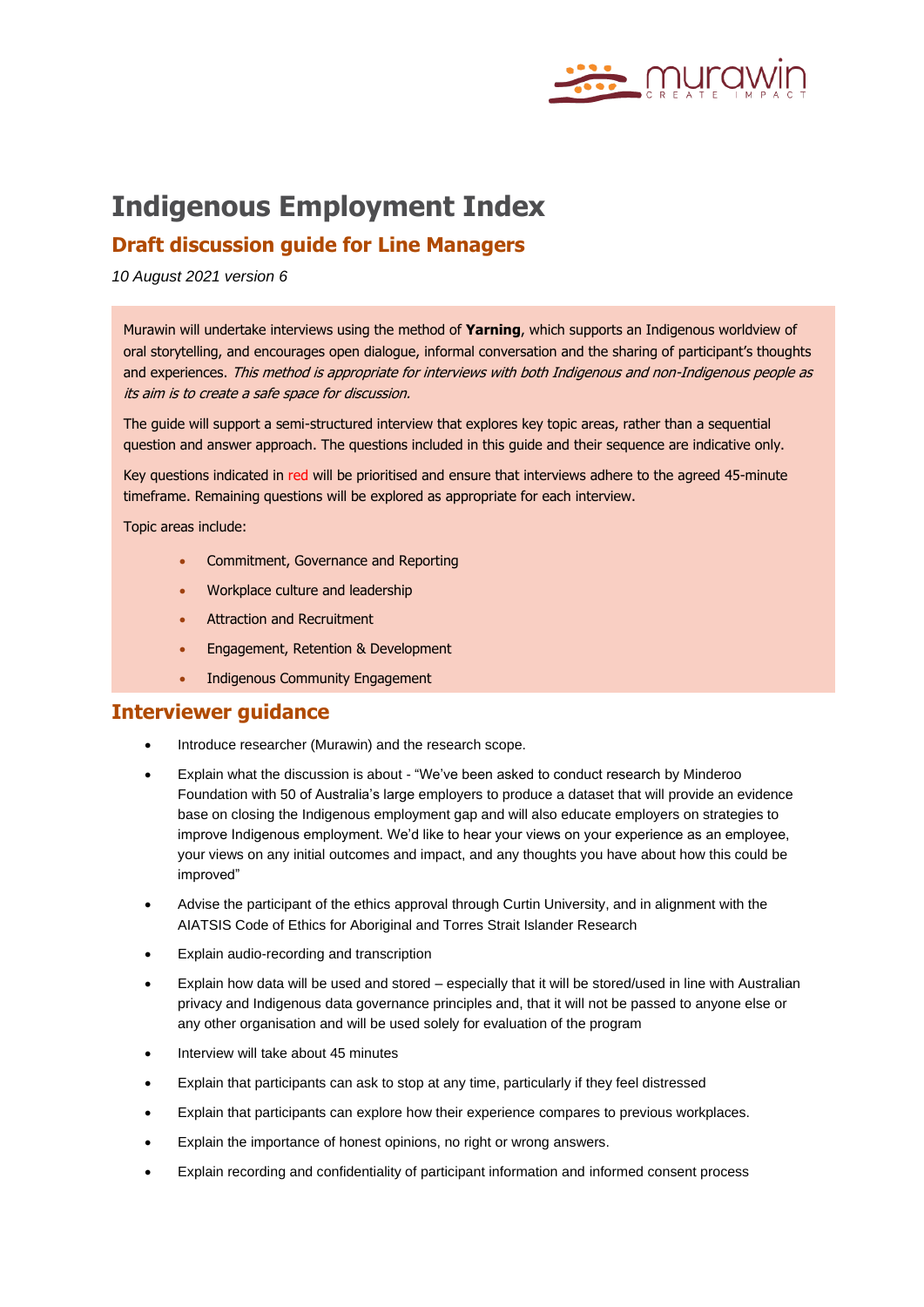• Any questions before starting?

## **Discussion guide**

#### **1 Introductions and context**

For non-Indigenous Managers:

- Can you tell me a bit about yourself, your role and the company you work for?
- How long have you been with the company?
- What area of the business do you work in?
- Have you worked in many areas of the business?
- How do you interact with Indigenous employees?
- Based on previous answer, is this your first time managing/ interacting Indigenous employees?
- Can you tell me what support/training the organisation has provided for managing Indigenous employees?

For Indigenous Managers:

- Can you tell me a bit about yourself your mob, where you're from?
- And what about your role and the company you work for?
	- $\circ$  How did you get started with these mob?
	- o How long have you been working for here?
	- o What are you most proud of in your work?
- How do you interact with Indigenous employees?
- Based on previous answer, is this your first time managing/ interacting Indigenous employees?
- Can you tell me what support/training the organisation has provided for managing Indigenous employees?

#### **2 Attraction and Recruitment**

- As a line manager how are you encouraged or supported to increase Indigenous representation, including the recruitment of Indigenous employees?
- Can you outline your approach to attracting and recruiting Indigenous employees? Prompt: is there anything you can think of in terms of communication or interview style for instance?
	- o How is this managed and reported to executive?
	- o What has been working, and what have been some of the challenges?
	- o What are your reporting requirements around Indigenous employment?
	- o What has been working, and what have been some of the challenges?
	- o How inclusive, culturally safe and responsive do you feel this process is?
	- o How do you determine which roles are identified versus roles where Indigenous candidates are encouraged to apply?
		- How do you secure funding for identified roles?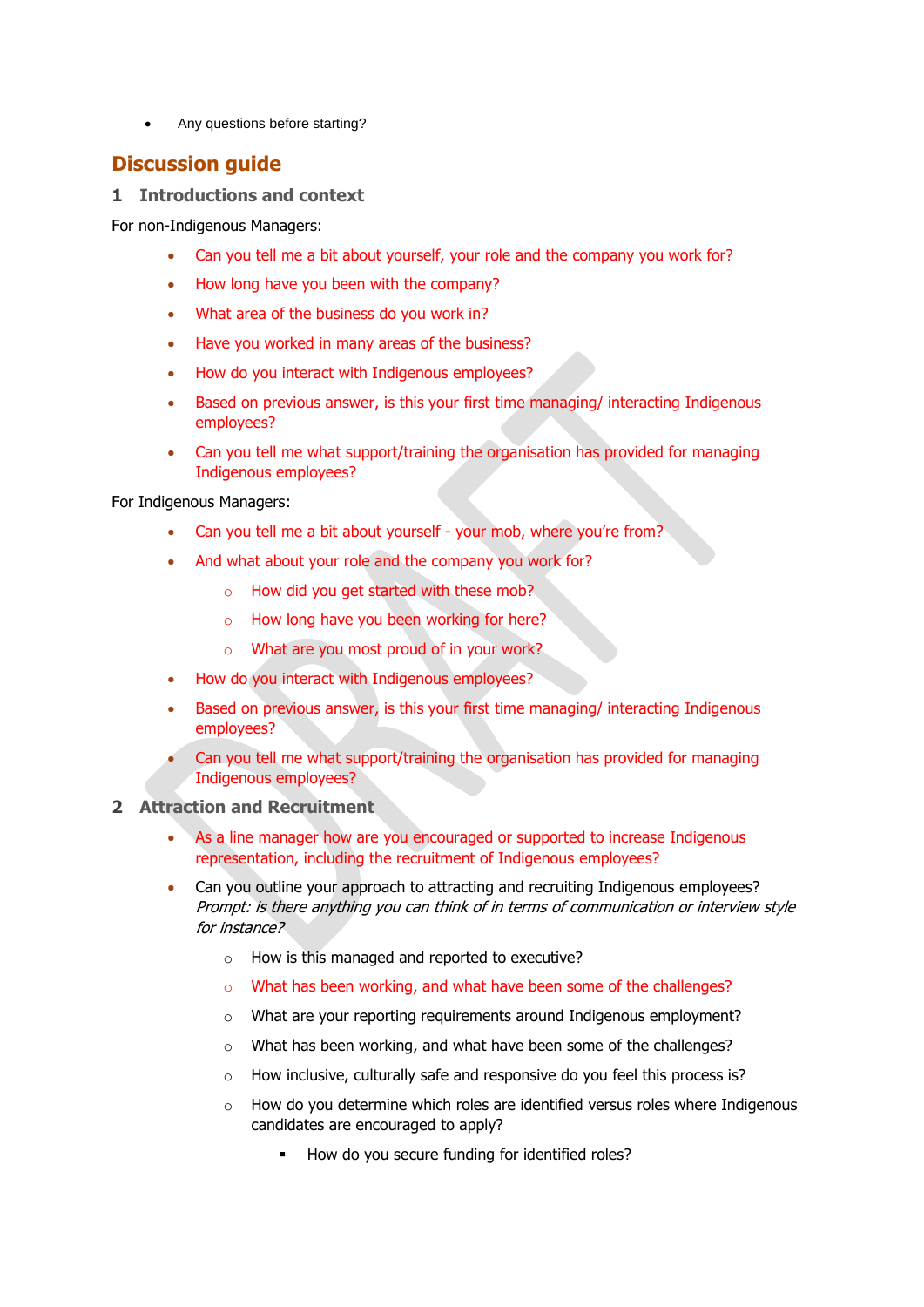- $\circ$  How do you ensure Indigenous people are being employed, not because of their Aboriginality but because match the majority of the role requirements?
- Do you have any understanding of the impact of colonisation on Indigenous people, their job-readiness and experiences in the workplace? E.g., Indigenous people experience the impact of generational trauma, or may have different levels of education or experience than their non-Indigenous counterparts?
	- o How does this affect the way Indigenous people are engaged and recruited?
	- $\circ$  Does your organisation provide capacity-building or support to potential Indigenous employees to support job readiness? E.g., a working with children checks, licence, internships, scholarships, etc
- How are Indigenous cultural responsibilities and requirements identified and supported? E.g., time for sorry business, allowances to work 'on Country', recognition of kinship/guardianship requirements, flexibility around pay periods?
- **3 Engagement, Retention and Development**
	- How confident do you feel in being able to effectively support those responsibilities?
		- o Do you have an understanding of the term cultural load?
		- o How do you as a line-manager seek to understand and respond to your employees' experiences of cultural load in the workplace?
		- o Are you provided with appropriate training to understand how to manage Indigenous employees appropriately and effectively?
	- What are the opportunities for Indigenous employees to participate in focussed development opportunities? E.g., formal education, mentoring, a buddy or sponsorship?
		- o Are there any professional development opportunities specific to Aboriginal people that you offer?
		- o Who has the responsibility to ensure that Indigenous employees are accessing appropriate professional development and support?
		- What has been the impact of this approach?

What do you understand about the HR and people processes in terms of cultural allowances? Often this may require extended absences of leave or allowance for flexible work arrangements. E.g. time for sorry business, allowances to work 'on Country', recognition of kinship/guardianship requirements?

- o Do you work with your Indigenous employees to understand what their specific HR needs may be and provide accommodations based on these?
- o Do you feel confident to participate in these conversations?
- o What avenues of communication and feedback are there for Indigenous employees to provide feedback that may be culturally or personally sensitive?
- $\circ$  If in place, are these used by Indigenous employees and what feedback have you had?
- What does your review process look like?
	- o Is Indigeneity considered in relation to reviews and opportunities?
- How do you feel about the appropriateness or accessibility of any internal development and leadership activities for Indigenous employees?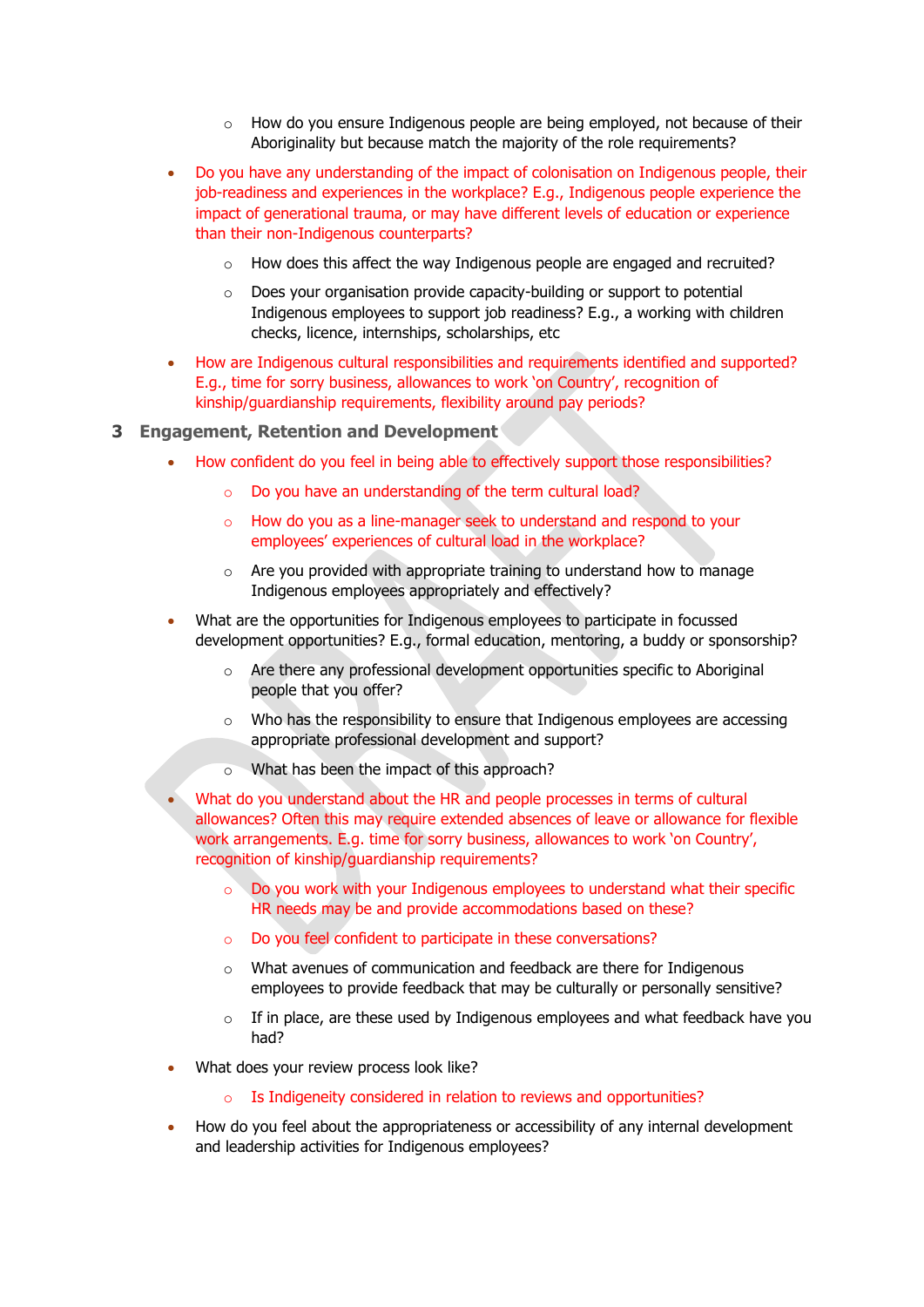- o Can you describe any opportunities for Indigenous employees to participate in targeted development opportunities? E.g. formal education, mentoring, a buddy or sponsorship?
- o Do you seek input from Indigenous employees on the barriers and opportunities for Indigenous participation in these activities?
- How responsive do you feel your organisation is to the experiences of Indigenous employee, including wellbeing, inclusion and cultural safety and experiences of racism in the workplace?
	- o How would an Indigenous employee provide feedback on negative or exclusionary behaviours? Can you provide an example of this?
- As a line manager how do you ensure the wellbeing of Indigenous employees? Prompt: what programs and supports are available (E.g., health and wellbeing services, financial literacy etc.)
- **4 Commitment, Governance and Reporting**
	- Can you describe the organisation's diversity and inclusion commitment and approach, what it aims to achieve?
		- o Does this approach include reconciliation and/or Indigenous employment?
		- $\circ$  If so, can you describe the current formal structures, processes, and plans? E.q. a Reconciliation Action Plan or Indigenous Employment Strategy / Plan
		- o Have you had any role in implementing this approach?
		- $\circ$  Who has oversight of this approach? e.g., does the board of executive leadership team have oversight?
		- o How are Indigenous people or employees engaged in the design and implementation of this work?
		- o What outcomes do you think this approach has achieved?
	- Are you provided data from employee engagement with Indigenous employees?
		- If yes, how is this used, for what purpose and how is it then provided back to Indigenous employees?

## **5 Workplace culture and leadership**

- What does an inclusive work environment mean to you?
	- o What are leadership's expectations around cultural safety and building an inclusive work environment, and how does this work in practice?
	- o How is this communicated with employees?
- Thinking about the culture of your company, how culturally safe do you think it is, and does this vary across different areas of the business?
	- o Does this differ across levels or business streams?
	- $\circ$  What support or training are you given to be culturally competent as a manager of Indigenous Australians? Prompt: non-verbal communication, use of silence, taking cultural leave etc.
	- $\circ$  Have you had feedback from Indigenous and non-Indigenous employees on their perspective of cultural safety?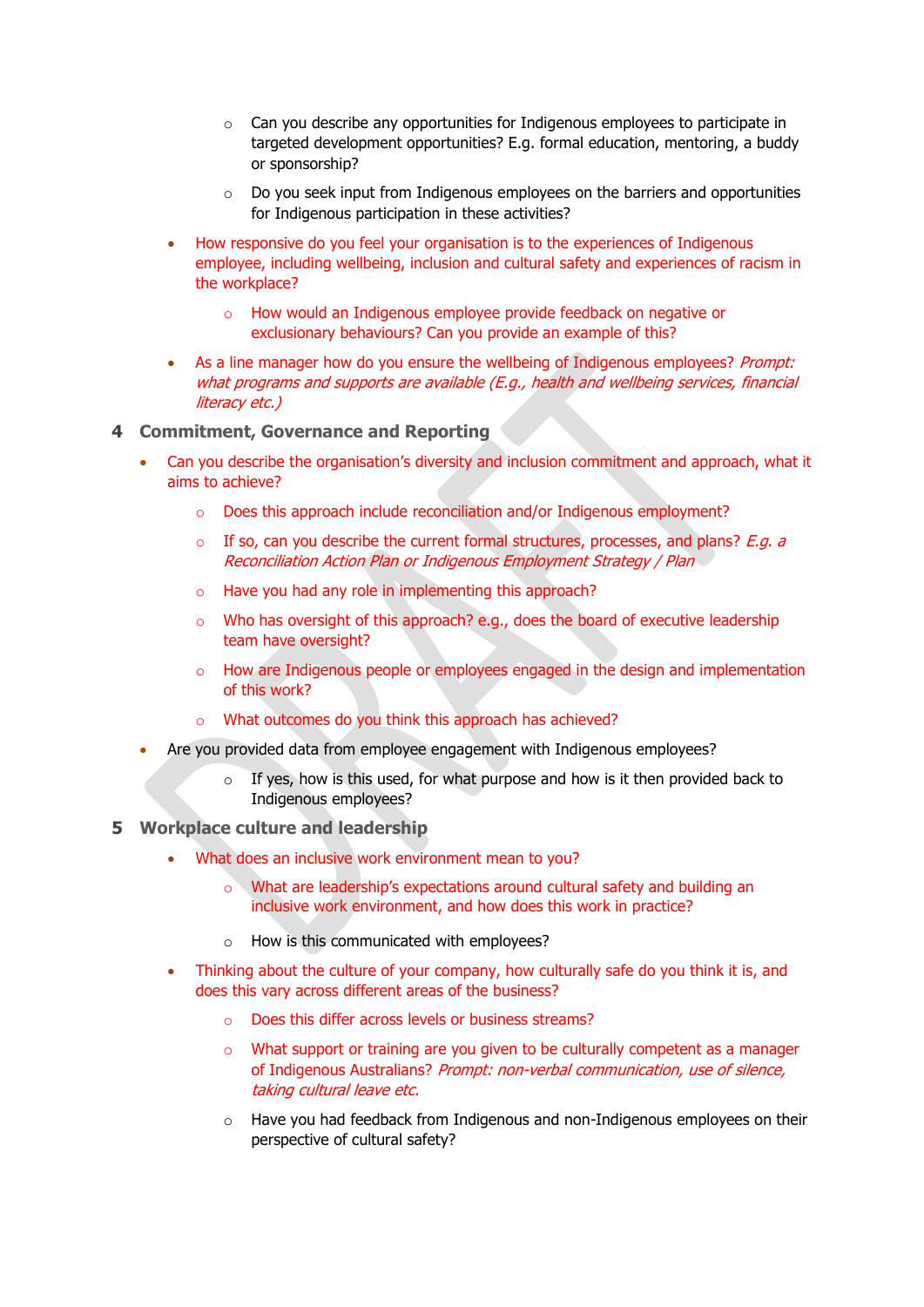- How does your organisation celebrate Indigenous culture and protocols? E.g., events, art, Country, place, language
	- o What has been your experience of them?
	- $\circ$  Are you encouraged or required by leadership to both participate and empower your employees to participate in these events?
	- o Are you provided with learning or resources on Indigenous protocols? Do you have any examples of resources?
	- $\circ$  How do you use the resources you are provided?
	- o What is your organisation's protocol regarding Acknowledgement of Country?
		- When and how would you or your employees deliver an Acknowledgement?
- Does your organisation provide opportunities for Indigenous employees to network with each other?
	- $\circ$  If yes, is this well utilised?
	- o What is management's involvement in these networking activities?
- As a line manager how are you encouraged to seek the perspective of your Indigenous employees on broader organisational planning?
	- o How is this input used?
	- o Can you give examples of where this has occurred?

#### **6 Indigenous Community Engagement**

We're going to ask some questions on engagement external to the organisation.

- Do you have any understanding about how your organisation consults and engages with Indigenous communities on Indigenous related work?
	- o What are the formal processes in place?
	- o Could you speak to the principles and practices?
	- $\circ$  If engagement strategy in place, can you provide detail on the approach outlined in this plan?
	- o Have you ever used the plan?
	- o How are you encouraged or supported to consult or engage with Indigenous communities in the areas you operate?
- Can you describe the organisations formal and informal partnerships that support Indigenous employment? E.g., with Indigenous communities, organisations, representatives, and or university or education providers.
	- $\circ$  Do you have any involvement with these partnerships?
	- o How does leadership encourage partnership opportunities?
	- $\circ$  Overall, how do you feel about the organisations approach to these types of partnerships?
- **7 Closing notes and recommendations**
	- Overall, how do you feel your organisation is performing in regard to Indigenous employment?